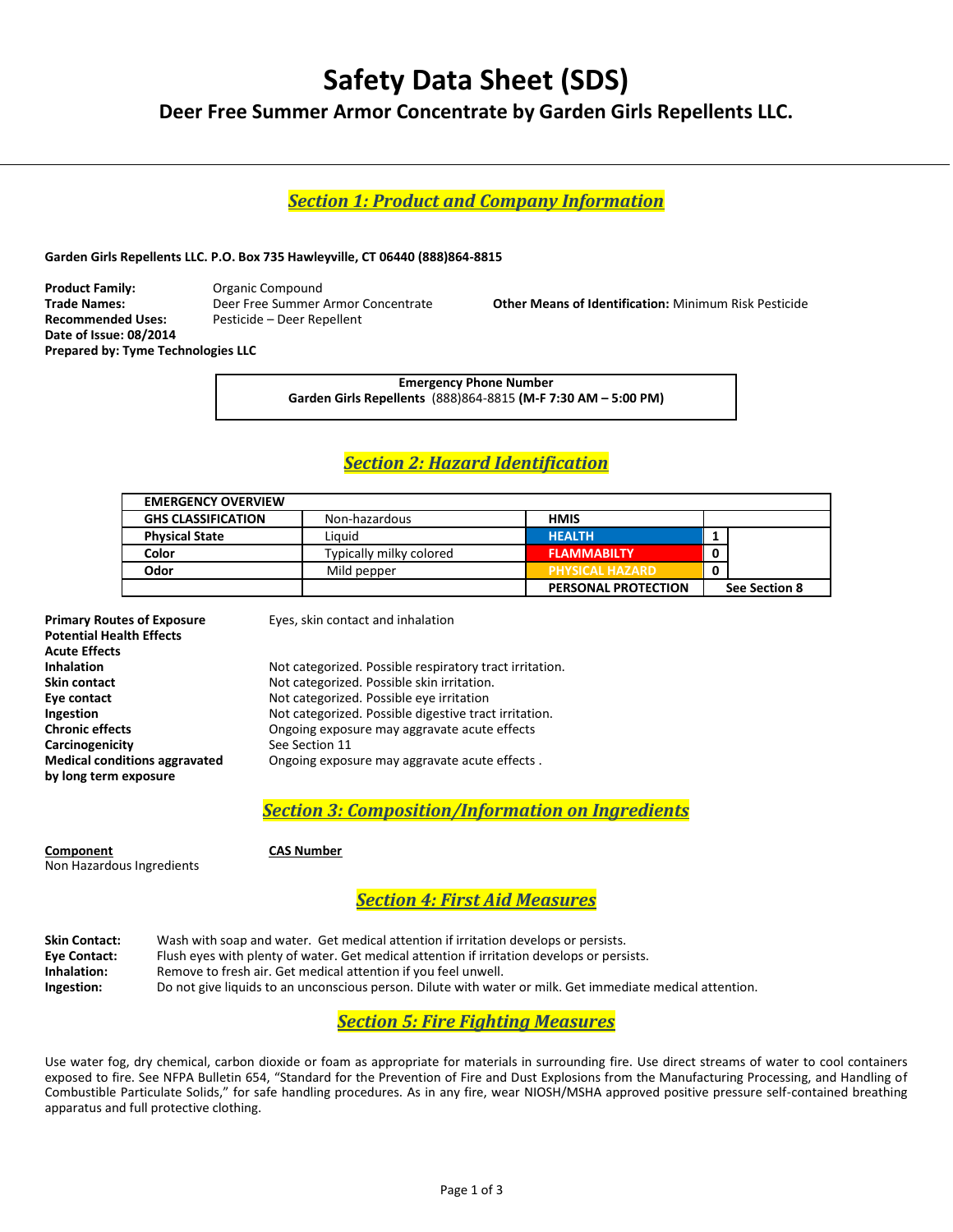# **Safety Data Sheet (SDS)-continued.**

## *Section 6: Accidental Release Measures*

Refer to Section 8: Exposure Control and Personal Protection

**Emergency Action:**

No special environmental precautions required. Check your local agency guidelines for other instructions.

**Spill/Leak Procedure:**

Adsorb on an inert material like kitty litter. Sweep up or gather material and place in appropriate container for disposal.

### *Section 7: Handling and Storage*

#### Refer to Section 8: Exposure Control and Personal Protection

**Handling:** Keep away from heat, flame and strong oxidizing agents.<br>**Storage:** Keep away from heat, sparks, and flame. Store in a cool p

**Storage:** Keep away from heat, sparks, and flame. Store in a cool place in original container away from sunlight.

*Section 8: Exposure Control and Personal Protection*

#### **Engineering Controls:**

Use recommended safe handling practices to minimize unnecessary exposure. General room ventilation is adequate for storage and ordinary handling. Use local exhaust at points of fume generation.

#### **Personal Protective Equipment:**

Wear safety glasses with side shields or chemical goggles to prevent eye contact. Have eye-washing facilities readily available where eye contact can occur. Do not wear contact lenses when working with this substance. Wear impervious gloves and protective clothing to prevent prolonged skin contact. Use NIOSH or MSHA approved respiratory equipment.

### *Section 9: Physical and Chemical Properties*

| <b>Boiling Point:</b>                    | Not determined               | Vapor Density (Air = 1):          | Not applicable |
|------------------------------------------|------------------------------|-----------------------------------|----------------|
| Specific Gravity (@ 23°C):               | Not determined               | Soluble (% in Water):             | Not determined |
| <b>Melting Point:</b>                    | Not determined               | Appearance:                       | Liauid         |
| <b>Evaporation Rate:</b>                 | Not determined               | Odor:                             | Characteristic |
| <b>Vapor Pressure:</b>                   | Not determined               | pH:                               | Not applicable |
| <b>Odor Threshold:</b>                   | Not determined               | <b>Auto Ignition Temperature:</b> | Not determined |
| Solubility:                              | Soluble                      | Viscosity (SUS $@$ 100°F):        | Not determined |
| <b>Decomposition Temperature:</b>        | Not determined               | <b>Flash Point:</b>               | Not determined |
| Flammability Limits in Air (% by Volume) |                              |                                   |                |
| Lower: Not determined                    | <b>Upper:</b> Not determined |                                   |                |

*Section 10: Stability and Reactivity*

| <b>Reactivity:</b>                                 | Not reactive under normal conditions of storage and use.                                                            |
|----------------------------------------------------|---------------------------------------------------------------------------------------------------------------------|
| <b>Chemical Stability:</b>                         | Stable under normal conditions of storage and use. Avoid exposure to open flame or exceeding recommended processing |
|                                                    | conditions.                                                                                                         |
| Stability/Incompatibility:                         | Avoid contact with strong oxidizers, strong acids or flammable materials.                                           |
| <b>Conditions to Avoid:</b>                        | Avoid contact with incompatible materials such as oxidizing agents.                                                 |
| <b>Hazardous Reactions/Decomposition Products:</b> |                                                                                                                     |
|                                                    | Material does not decompose at ambient temperatures. Combustion or high heat may produce thermal decomposition      |
|                                                    | products that may include carbon monoxide, carbon dioxide, dense smoke, and other toxic vapors.                     |

### *Section 11: Toxicological Information*

| <b>Likely Routes of Exposure:</b><br><b>Acute Effects:</b> | Eye, skin contact, and inhalation.<br>Irritation of eye, skin, digestive and respiratory tracts.<br>Oral toxicity LD50 - Not available; component LD50s are high<br>Inhalation Toxicity LD50 - Not available. |
|------------------------------------------------------------|---------------------------------------------------------------------------------------------------------------------------------------------------------------------------------------------------------------|
| <b>Chronic Effects:</b>                                    | None known.                                                                                                                                                                                                   |
| Symptoms:                                                  | Irritation of eyes, skin and digestive or respiratory tract.                                                                                                                                                  |
| Carcinogenicity:<br><b>Further information</b>             | This product has not been found to be carcinogenic by the NTP, ACGIH, IARC or OSHA.<br>This product has no known adverse effect on human health.                                                              |